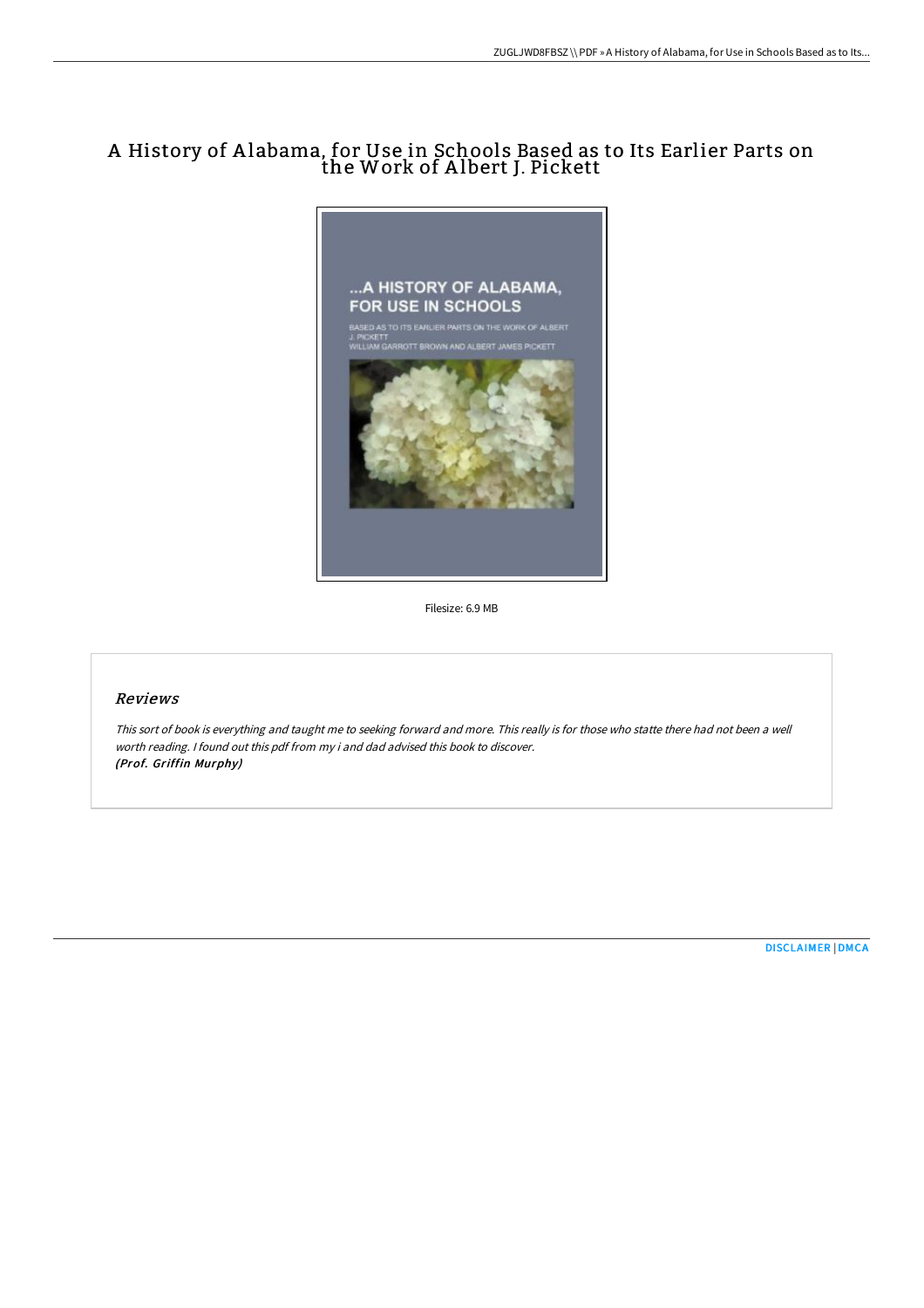## A HISTORY OF ALABAMA, FOR USE IN SCHOOLS BASED AS TO ITS EARLIER PARTS ON THE WORK OF ALBERT J. PICKETT



To read A History of Alabama, for Use in Schools Based as to Its Earlier Parts on the Work of Albert J. Pickett eBook, please access the button beneath and download the document or gain access to additional information which are highly relevant to A HISTORY OF ALABAMA, FOR USE IN SCHOOLS BASED AS TO ITS EARLIER PARTS ON THE WORK OF ALBERT J. PICKETT book.

RareBooksClub. Paperback. Book Condition: New. This item is printed on demand. Paperback. 114 pages. Dimensions: 9.7in. x 7.4in. x 0.2in.This historic book may have numerous typos and missing text. Purchasers can usually download a free scanned copy of the original book (without typos) from the publisher. Not indexed. Not illustrated. 1900 edition. Excerpt: . . . Of Mr. Yancey What was tho result of the congressioni elections in 1847 Of the State election CHAPTER XXV. ADMINISTKATION OF GOVKHNOK CHATMAN. Governor Chapman was born in Virginia in 1802, and came to Ala bama in 1824. He served one term in the State Senate, and was in Congress from 1835 until his election as governor. His administration was largely concerned with the winding up of the Banks affairs; and in careful guardianship of the States financial interests ho proved himself a worthy successor to Governor Martin. He performed the duties of his office with high ability strengthened by long experience in public affairs. The bank commissioners this year gave such a clear and satisfactory account of the work they had been doing that the legislature formally recognized their services. The final step in the affairs of the bank was taken in 1847 by an act making Francis Strothor Lyon sole commissioner and trustees, with power to deal with all debtors. From this time everything relating to the bank was left in his hands. In discharging the duties imposed upon him he rendered perhaps the most valuable financial service, the State has ever received, and left the debt incurred through the bank as small as it could honorably be made. With this change in tho commission, Clement C. Clay finished his long career in tho public service, though he lived many years afterwards. The bank had now ceased to have any important place...

 $\mathbb{R}$ Read A History of [Alabama,](http://techno-pub.tech/a-history-of-alabama-for-use-in-schools-based-as.html) for Use in Schools Based as to Its Earlier Parts on the Work of Albert J. Pickett Online  $\boxed{m}$ [Download](http://techno-pub.tech/a-history-of-alabama-for-use-in-schools-based-as.html) PDF A History of Alabama, for Use in Schools Based as to Its Earlier Parts on the Work of Albert J. Pickett